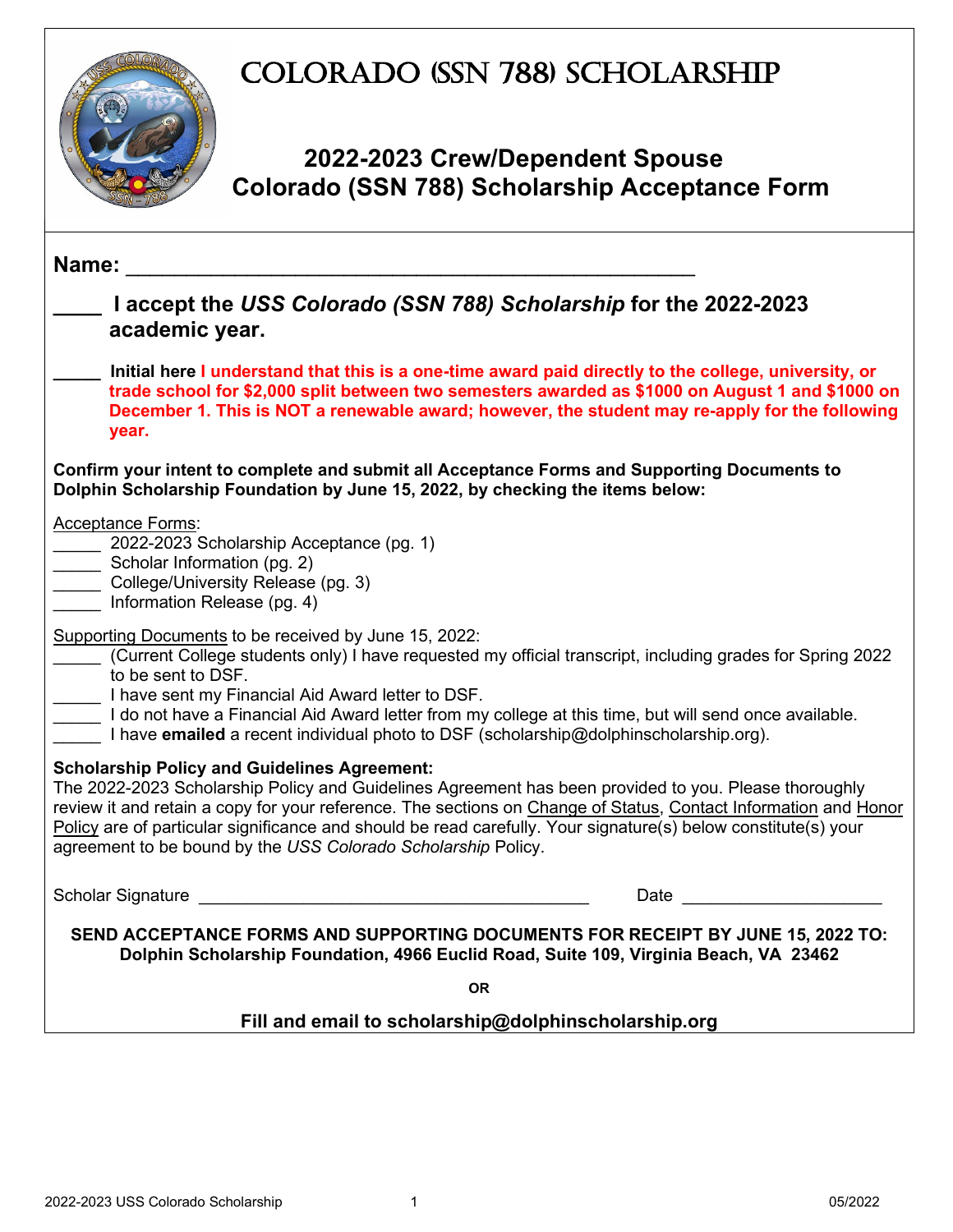| I decline the USS Colorado Scholarship for the 2022-2023 academic year.                                                          |                                 |  |
|----------------------------------------------------------------------------------------------------------------------------------|---------------------------------|--|
|                                                                                                                                  |                                 |  |
|                                                                                                                                  |                                 |  |
|                                                                                                                                  | Date _______________________    |  |
| USS COLORADO SCHOLARSHIP                                                                                                         |                                 |  |
| <b>Scholar Information</b>                                                                                                       |                                 |  |
|                                                                                                                                  |                                 |  |
| <b>Contact Information:</b><br>At Home                                                                                           |                                 |  |
|                                                                                                                                  |                                 |  |
| At College                                                                                                                       |                                 |  |
|                                                                                                                                  |                                 |  |
| I plan to: ____ live on campus or ____ rent off campus or ____ live at home/with relative                                        |                                 |  |
| Social Media: <b>Fig. 1</b> in <b>O</b><br>Help us connect with you.                                                             |                                 |  |
| Facebook:                                                                                                                        | What is your preferred channel? |  |
| Twitter:<br><u> 1989 - Johann Barbara, martin amerikan basar dan berasal dalam basa dalam basar dalam basar dalam basa dalam</u> |                                 |  |
|                                                                                                                                  |                                 |  |
|                                                                                                                                  |                                 |  |
| Quote: Please tell us what it means to you to be a USS Colorado Scholar (This will be listed on our website with your photo)     |                                 |  |
|                                                                                                                                  |                                 |  |
|                                                                                                                                  |                                 |  |
|                                                                                                                                  |                                 |  |
| <b>College/University Information:</b>                                                                                           |                                 |  |
| Mailing address for receipt of scholarship monies (Financial Aid/Scholarship Office):                                            |                                 |  |
|                                                                                                                                  |                                 |  |
|                                                                                                                                  |                                 |  |
|                                                                                                                                  |                                 |  |

 $\mathsf{l}$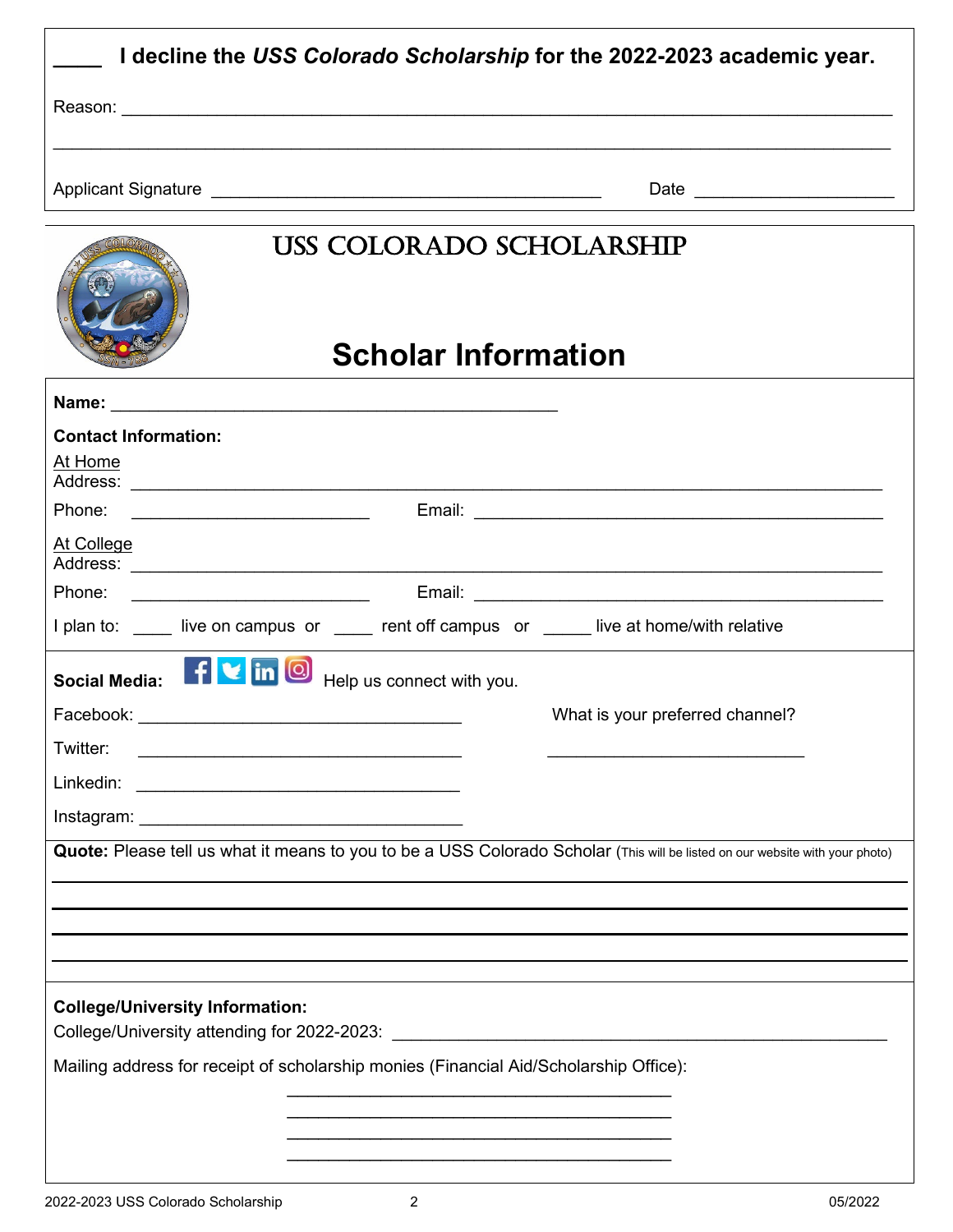Anticipated date of graduation: \_\_\_\_\_\_\_\_\_\_\_\_\_\_\_ Intended major : \_\_\_\_\_\_\_\_\_\_\_\_\_\_\_\_\_\_\_\_\_\_\_\_\_\_\_\_\_\_\_\_\_

Please share your recent achievements and future academic plans (clubs, awards, honors, study abroad, co-op)

|                                                                                                                               | <b>USS COLORADO SCHOLARSHIP</b><br><b>College/University Information Release</b>                                                                                                                                                                                                                                                                                                        |
|-------------------------------------------------------------------------------------------------------------------------------|-----------------------------------------------------------------------------------------------------------------------------------------------------------------------------------------------------------------------------------------------------------------------------------------------------------------------------------------------------------------------------------------|
|                                                                                                                               | Financial Aid Information: List by name and amount all financial aid you will receive for 2022-2023, including<br>loans, Post 9/11 GI Bill and ROTC. Also mail a copy of your Financial Aid Award letter if available.                                                                                                                                                                  |
| Source                                                                                                                        | Amount<br>Scholarship/Grant/Loan                                                                                                                                                                                                                                                                                                                                                        |
|                                                                                                                               |                                                                                                                                                                                                                                                                                                                                                                                         |
|                                                                                                                               |                                                                                                                                                                                                                                                                                                                                                                                         |
|                                                                                                                               |                                                                                                                                                                                                                                                                                                                                                                                         |
|                                                                                                                               |                                                                                                                                                                                                                                                                                                                                                                                         |
| other relevant information needed to award your scholarship.<br>the Privacy Act Statement at the bottom of this page.<br>Name | education. Your permission is needed to request information from the Registrar and Financial Aid office of the<br>college you attend. DSF uses these records to verify your grades, academic standing, transfer records or any<br>All information gathered by Dolphin Scholarship Foundation will be held in confidence and in compliance with<br>College/University                    |
| <b>Address</b>                                                                                                                | Student ID / SSN (Last Four)                                                                                                                                                                                                                                                                                                                                                            |
| City, State, Zip Code                                                                                                         | <b>Birth Date</b>                                                                                                                                                                                                                                                                                                                                                                       |
|                                                                                                                               |                                                                                                                                                                                                                                                                                                                                                                                         |
| Daytime Phone                                                                                                                 | Email                                                                                                                                                                                                                                                                                                                                                                                   |
| Colorado Scholarship program services.                                                                                        | I authorize the college/university named above to release to Dolphin Scholarship Foundation any and all<br>information related to financial aid, grades, transfer records, or any other information necessary to evaluate USS                                                                                                                                                           |
| <b>Scholar Signature</b>                                                                                                      | Date                                                                                                                                                                                                                                                                                                                                                                                    |
|                                                                                                                               | <b>PRIVACY ACT STATEMENT</b><br>Authority to request this information is derived from 5 United States Code 301, Departmental Regulations. The purpose of the information is<br>to apply for educational assistance through the Dolphin Scholarship Foundation. Information provided will be used to assess<br>scholastic achievement and to evaluate the need for financial assistance. |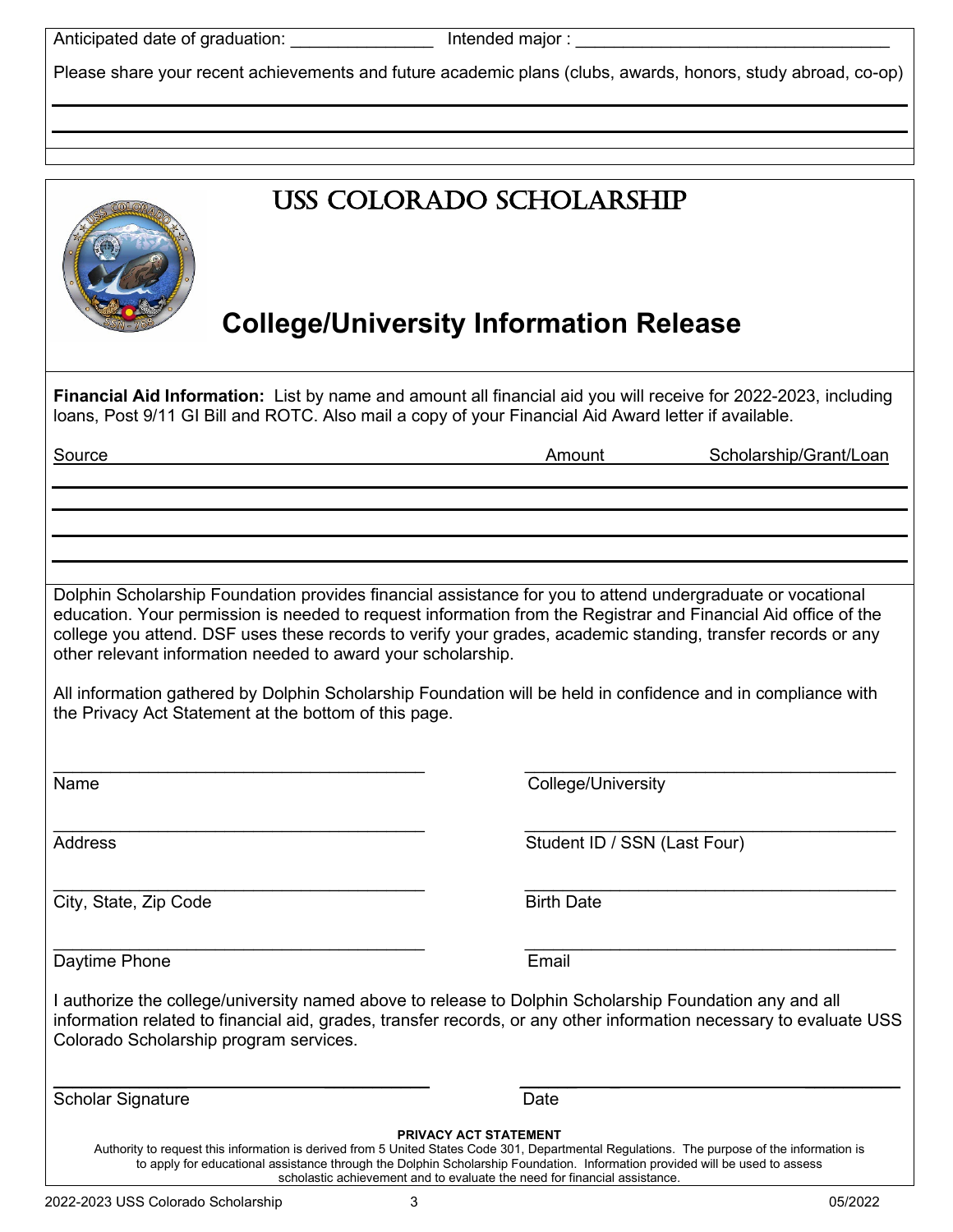

## USS COLORADO Scholarship

# **Scholar Information Release**

### **PHOTO / VIDEO RELEASE**

You have been requested to provide Dolphin Scholarship Foundation with a recent photograph of yourself for your file. Your permission is necessary for DSF to use this photo in Foundation publicity (such as our website, annual report, newsletter, etc.). Additionally, DSF may take photographs and/or video footage of *USS Colorado Scholars* at Foundation events or use quotes from your application essay or correspondence with DSF.

I authorize the public use of any pictures that may be submitted by me to DSF or taken during a DSF event. Furthermore, quotes from my essay, letters or emails may be used to promote *USS Colorado Scholarships*.

\_\_\_\_\_\_\_\_\_\_\_\_\_\_ \_\_\_\_\_\_\_\_\_\_\_ \_\_\_\_\_\_ \_ \_\_\_\_\_\_\_\_\_\_ Scholar Signature Date Date

### **FAMILY MEMBER CONTACT RELEASE**

In the event a question arises regarding your scholarship and we cannot contact you, may Dolphin Scholarship Foundation discuss your scholarship with other family members:  $YES( )$  NO ()

If YES, please indicate by name/relationship those members authorized to discuss your scholarship:

 $\overline{\phantom{a}}$  , which is a set of the contract of the contract of the contract of the contract of the contract of the contract of the contract of the contract of the contract of the contract of the contract of the contract

\_\_\_\_\_\_\_\_\_\_\_\_\_\_ \_\_\_\_\_\_\_\_\_\_\_ \_\_\_\_\_\_ \_ \_\_\_\_\_\_\_\_\_\_ Scholar Signature Date